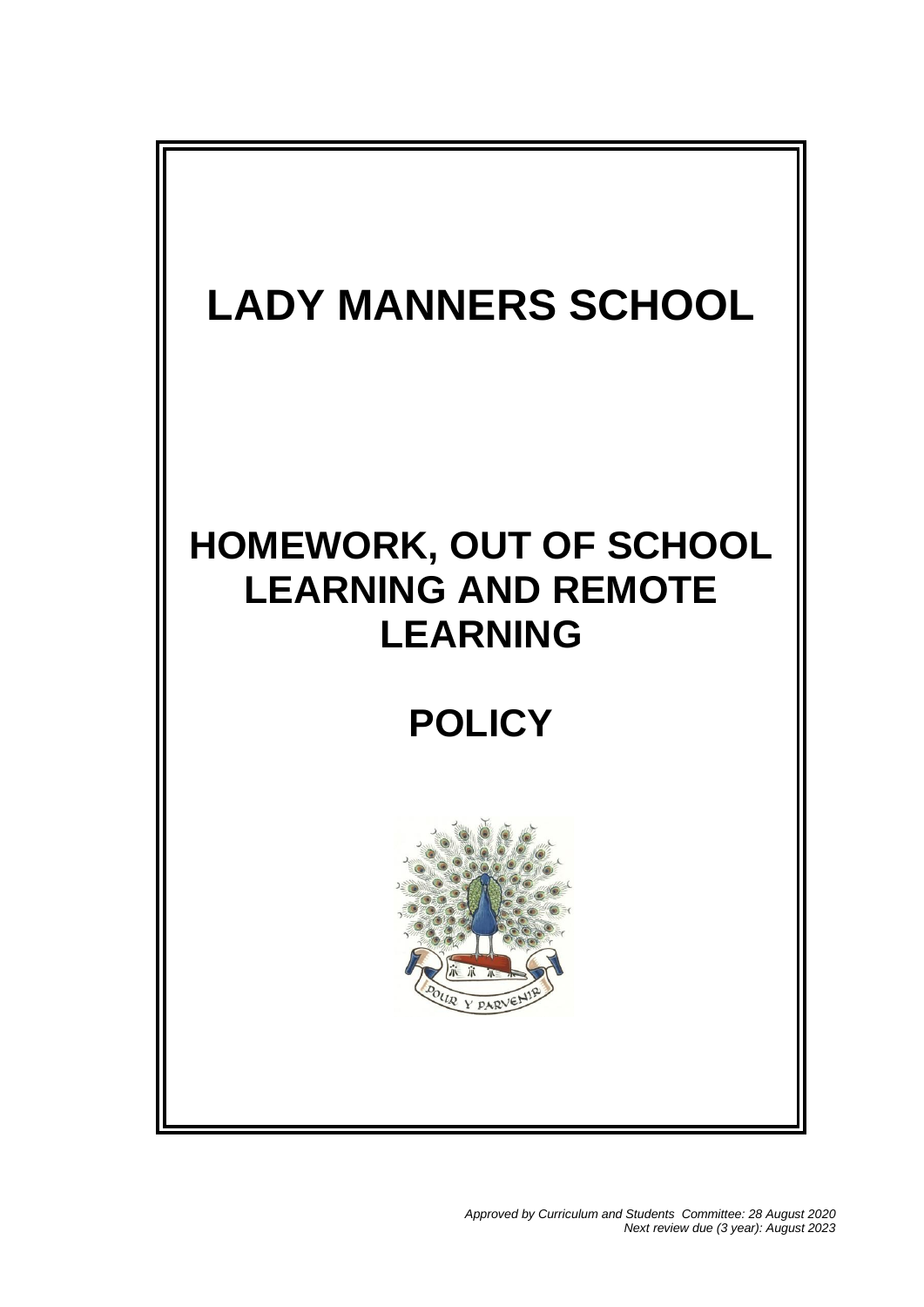# **AIMS STATEMENT**

At Lady Manners School we strive to attain the highest standards in our work, have respect for others and develop our individual talents.

# **1. THE PURPOSES AND AIMS OF HOMEWORK, OUT OF SCHOOL LEARNING AND REMOTE LEARNING**

1.1 Homework and Out of School Learning should be seen within the context of our Curriculum Aims:

The curriculum at Lady Manners School provides a rich, enjoyable, broad and balanced education. It incorporates increasing opportunities for flexibility and diversity - thereby meeting the interests, needs and aspirations of all students, and preparing them for adult life in a rapidly changing world.

Homework and Out of School Learning encompass a huge range of activities. The term 'Out of School Learning' is intended to recognise the breadth of learning that can contribute to the development of individual talents but which may not be formally set by, or directly related to, school. The term 'Homework' implies learning activities that are formally set by school.

Homework and Out of School Learning play very important roles in fulfilling the curriculum aims stated above. In particular:

- By helping students to achieve to the best of their abilities
- By encouraging students to take responsibility for their own learning
- By providing a breadth of learning experience
- By providing opportunities for personalisation of the curriculum according to needs and interests
- By providing the skills necessary for further learning and future career development
- 1.2 Homework can have many purposes. These include:
	- The re-enforcement, consolidation, development and application of learning undertaken in class
	- Research and preparation for an extended piece of work
	- Broadening subject skills and knowledge by reading around the subject
	- Improving literacy skills by reading for pleasure
	- Revision and retrieval of key knowledge and skills
	- The development of personal and independent, learning and thinking skills. Skills such as self motivation and time management, creative thinking and reflective learning may be harnessed particularly effectively through homework.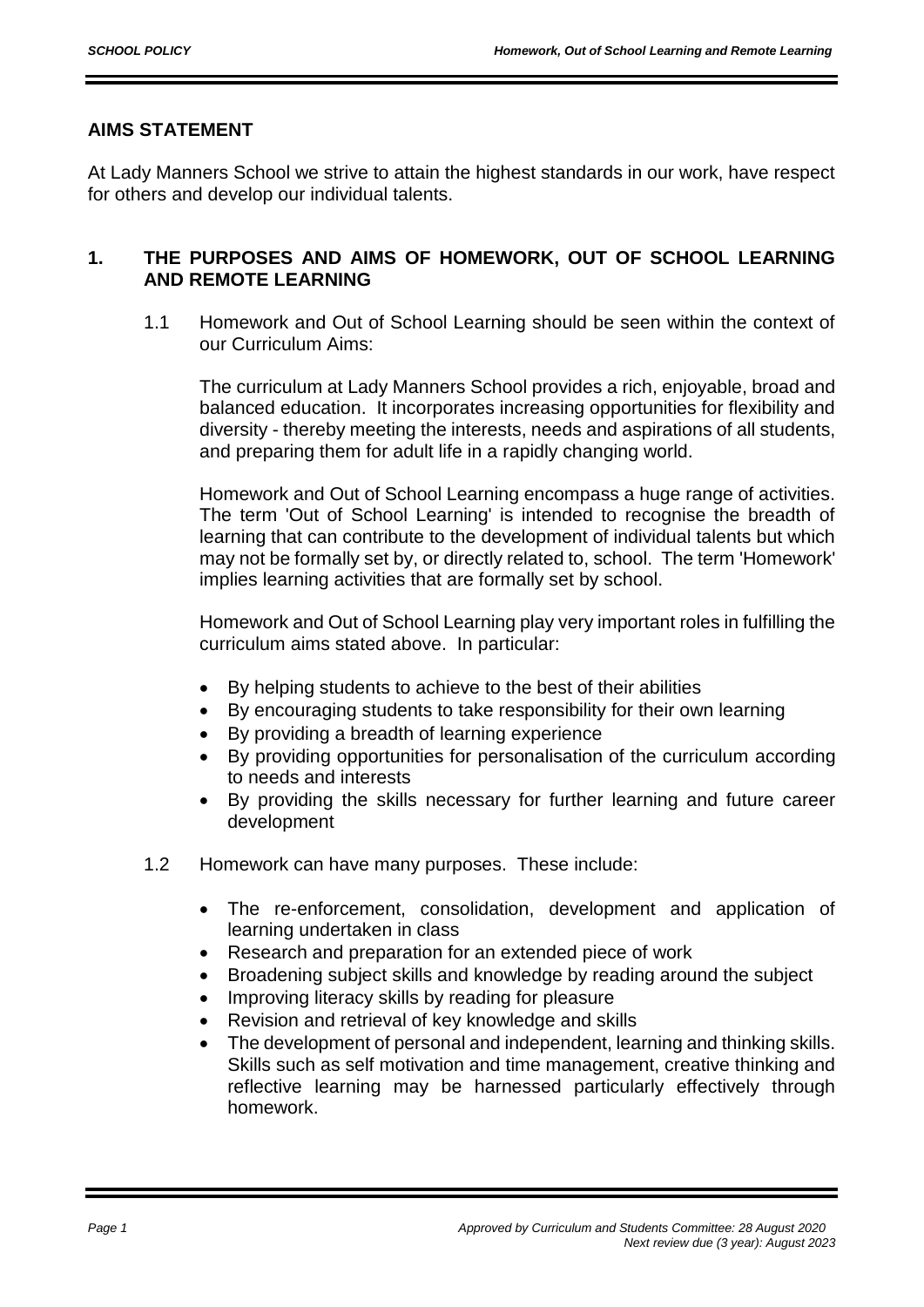- 1.3 Effective homework is characterised by:
	- A clear purpose and relevance. It must be perceived in this way by students
	- Engaging activities that are capable of engendering interest and pride in the final outcome and contribute to the progress made by students
	- Variety over time which may also include an element of choice on the part of the student
	- Careful planning as part of a well designed scheme of work. It should be structured well and have clear learning outcomes
	- Being matched to individual needs where appropriate

# **2. STANDARD PRACTICE IN SETTING HOMEWORK**

- 2.1 All students will be set revision tasks and retrieval activities for homework each half term. These will be marked by the teacher and will help students to build their knowledge, skills and attain better outcomes in assessments.
- 2.2 Homework will be set on a regular basis and will have strong educational purpose as part of a structured scheme of work.
- 2.3 Students can expect to complete some form of homework on most evenings. However, students might not be set a completely new homework task by every subject every week.
- 2.4 The amount of time spent on homework is likely to increase as students move up through the school.

Even within these Key Stages some variation will occur. For example, within Key Stage 3 the quantity of homework expected of a Year 7 student who is just settling in to school will be less demanding than for a Year 9 student who may well be making a start with examination based tasks in some subjects. Similarly, within Key Stage 4 and the Sixth Form, the balance between shorter, closely defined tasks and more open, longer projects will often depend upon which particular subjects are studied.

- 2.5 A revision homework timetable will be set at the start of each year giving an indication of the regularity of homework in each subject. The exception to this will be in the Sixth Form where students can expect all subjects to set at least one significant piece of homework each week per teacher
- 2.6 We greatly value the fact that many of our students are engaged in a wealth of out of school learning activities and aim to find ways to record and celebrate these endeavours. We also recognise that these activities are time consuming and want to ensure that our students can balance them with homework. When possible students who inform staff in advance of other commitments may be allowed extra time to complete homework assignments. However, time management is also an important skill to learn.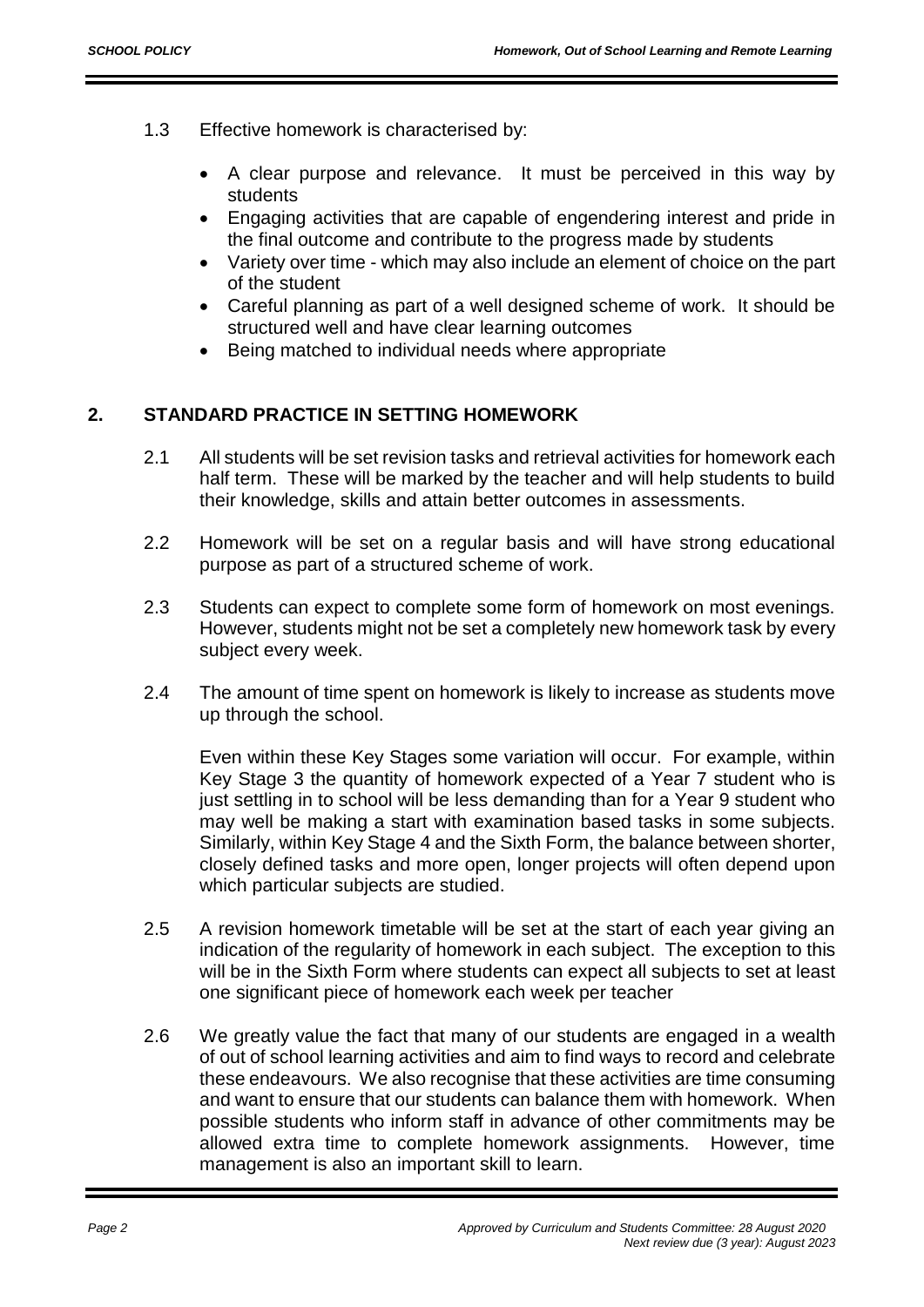# **3. ROLES AND RESPONSIBILITIES**

## **3.1 The Role of School**

- 3.1.1 The school is responsible for planning and delivering effective, engaging homework as an integral part of its wider curriculum. The school will set a varied, broad programme of homework. Additional resources and guidance will often support homework and Class Charts will be used to set homework and help students with planning and meeting deadlines.
- 3.1.2 Homework will be differentiated where appropriate to meet the learning needs and styles of students, and will be matched to abilities. Outcomes will be valued and used to adapt teaching and learning. The school will also take steps to resolve situations where an imbalance of work arises.
- 3.1.3 The school offers spaces for students to use at lunchtimes, and in some cases before and after school, to complete homework and research tasks. Sixth Form students also have a dedicated ICT centre to use for their independent learning.
- 3.1.4 The school will deal with the non-completion of homework within normal disciplinary procedures. Responsibility for tackling non-completion begins with the class teacher and the department concerned. The completion of high quality homework will be rewarded through the existing school systems to demonstrate that such effort and care is valued.
- 3.1.5 The school will monitor the use made of homework through Curriculum Leaders and the pastoral system. The outcomes of this aspect of learning are included within our self-evaluation processes.

#### **3.2 The Role of Students**

- 3.2.1 One aim of homework is to encourage students to take responsibility for their independent learning. Students are responsible for planning their time carefully in order to ensure its completion by deadline, and for engaging in homework tasks in order to complete them to the best of their ability.
- 3.2.2 Students must access Class Charts to find instructions for homework and ensure that they can meet deadlines. In the case of longer pieces of work extending across more than one week, students should record a weekly reminder in planners about the homework requirement. Dyslexic students may photograph homework instructions if written on the board in lessons.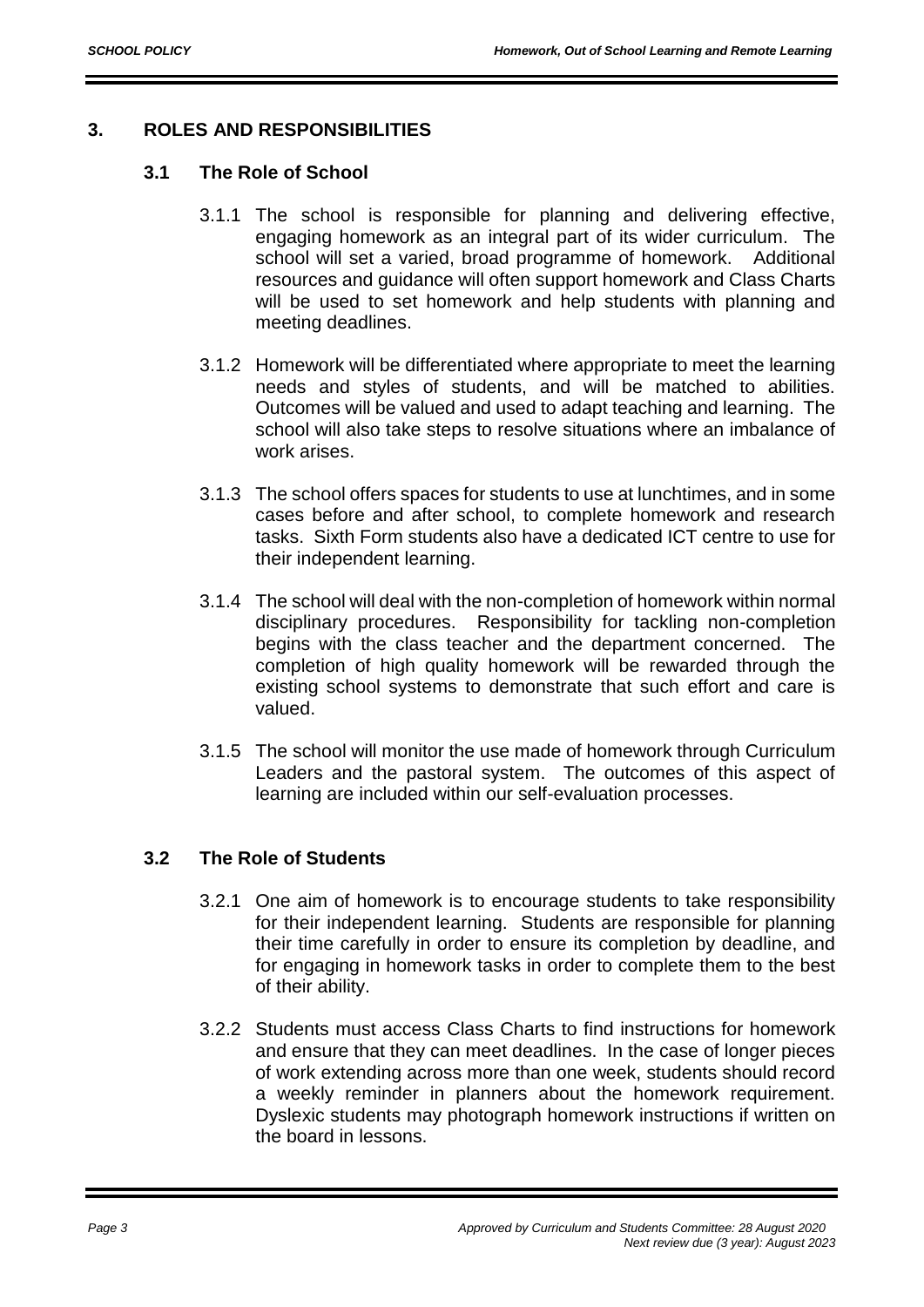## **3.3 The Role of the Parent**

- 3.3.1 Homework also enables others, particularly family members, to make a contribution to learning. Parents can support learning by taking an interest in the topics studied and supporting students in managing their time in order to complete the work set by the given deadline.
- 3.3.2 Parents are asked to let the school know if their son or daughter is experiencing difficulties in completing homework by regularly checking the Class Charts app.

# **4. REMOTE LEARNING**

#### **4.1 Aims**

This remote learning policy for staff aims to:

- Ensure consistency in the approach to remote learning for students who are not in school
- Set out expectations for all members of the school community with regards to remote learning
- Provide appropriate quidelines for data protection

#### **4.2 Roles and responsibilities**

#### **4.2.1 Teachers**

When providing remote learning in the event of a school closure, teachers must be available between 9 am and 3.35 pm. When providing remote learning for group, teachers must ensure they are available at the times when they normally teach that group.

If teachers are unable to work for any reason during this time, for example due to sickness or caring for a dependent, they should report this using the normal absence procedure.

When providing remote learning, teachers are responsible for:

- Providing appropriate work for all their classes each day
- Ensuring that the amount of work provided enables students to keep learning for the same amount of time that they would if in school
- Setting work in a timely fashion each day so that learning can begin by 9.15 am for all students
- Uploading suitable activities e.g. worksheets, PowerPoint presentations, web-links onto Myvle in the appropriate sections

: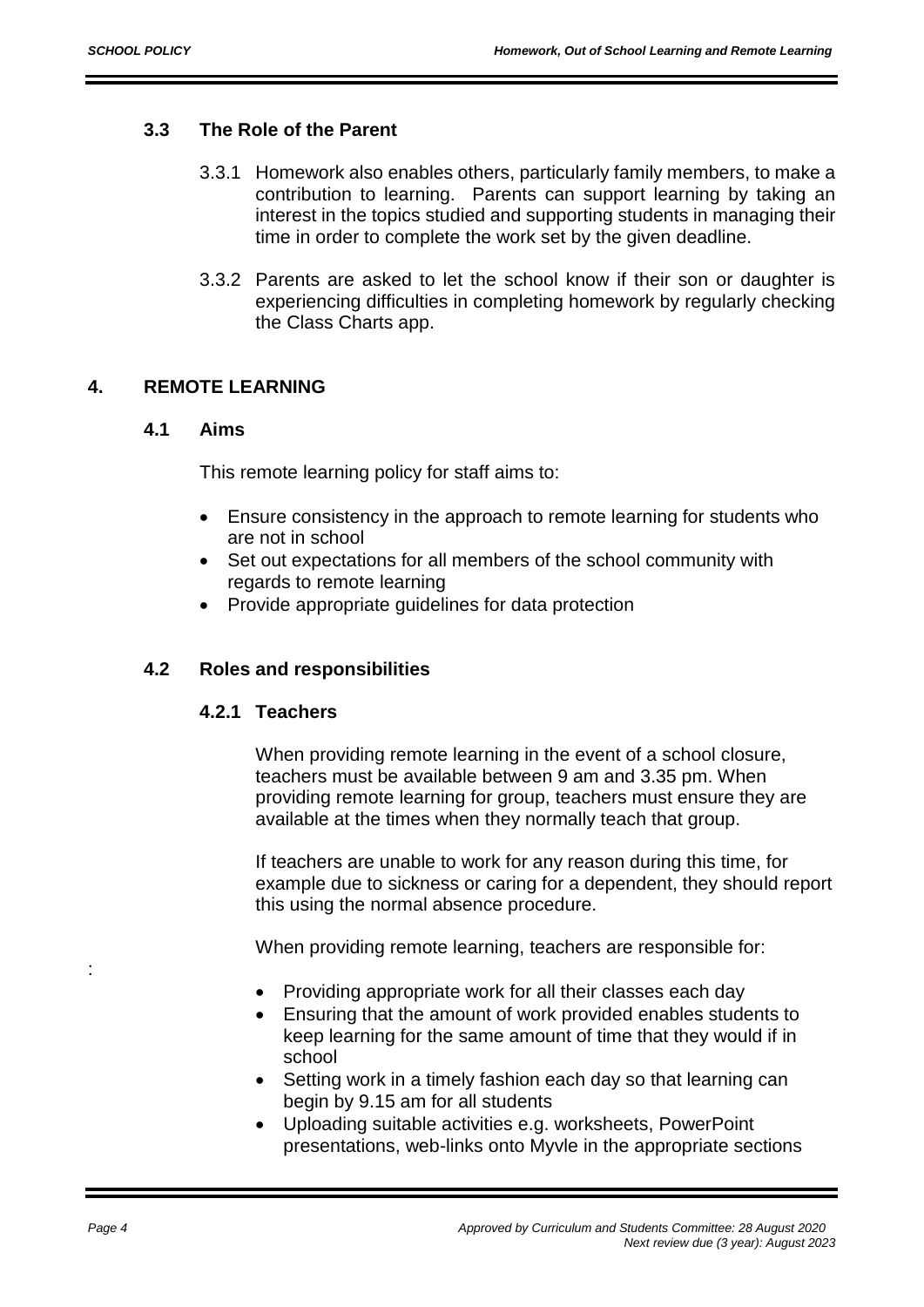- Uploading suitable assignments for students to complete and hand in for feedback on Class Charts with appropriate deadlines in line with the homework and assessment , reporting and marking policies
- Providing live lessons for students where appropriate e.g. if a whole year group/class are learning from home because of a Covid -19 occurrence
- Liaison with their colleagues and curriculum leaders to ensure that there is consistency of provision across a year group and work provided is of a high quality
- Monitoring the engagement of students with remote learning and alerting relevant pastoral or curriculum leaders to any concerns
- Undertaking appropriate training when needed to provide high quality remote education for students of all ages and abilities
- Behaving professionally at all times when working with students remotely

Providing feedback to students:

- Individual feedback should be given to students on all assignments that are set in Class Charts using the codes outlined in the marking policy
- Frequency of feedback on assignments should remain in line with the marking policy but the frequency may need to be more often if there is a prolonged need for remote learning. Curriculum leaders will advise on this in consultation with SLT
- Verbal feedback to students can be given via arranging a GMeet session with a whole class or subgroup of the class when appropriate but teachers are not routinely required to do this
- Teachers should share responsibility for monitoring the questions and providing answers on Myvle forums set up to provide opportunities for students to ask questions and seek feedback from teachers and each other

Attending meetings:

Teachers should attend all virtual meetings that replace any of the usual face-to-face meetings.

Meetings include:

- Departmental meetings
- Staff briefings
- Whole school meetings
- CPD and other training
- Appraisal meetings
- Parent meetings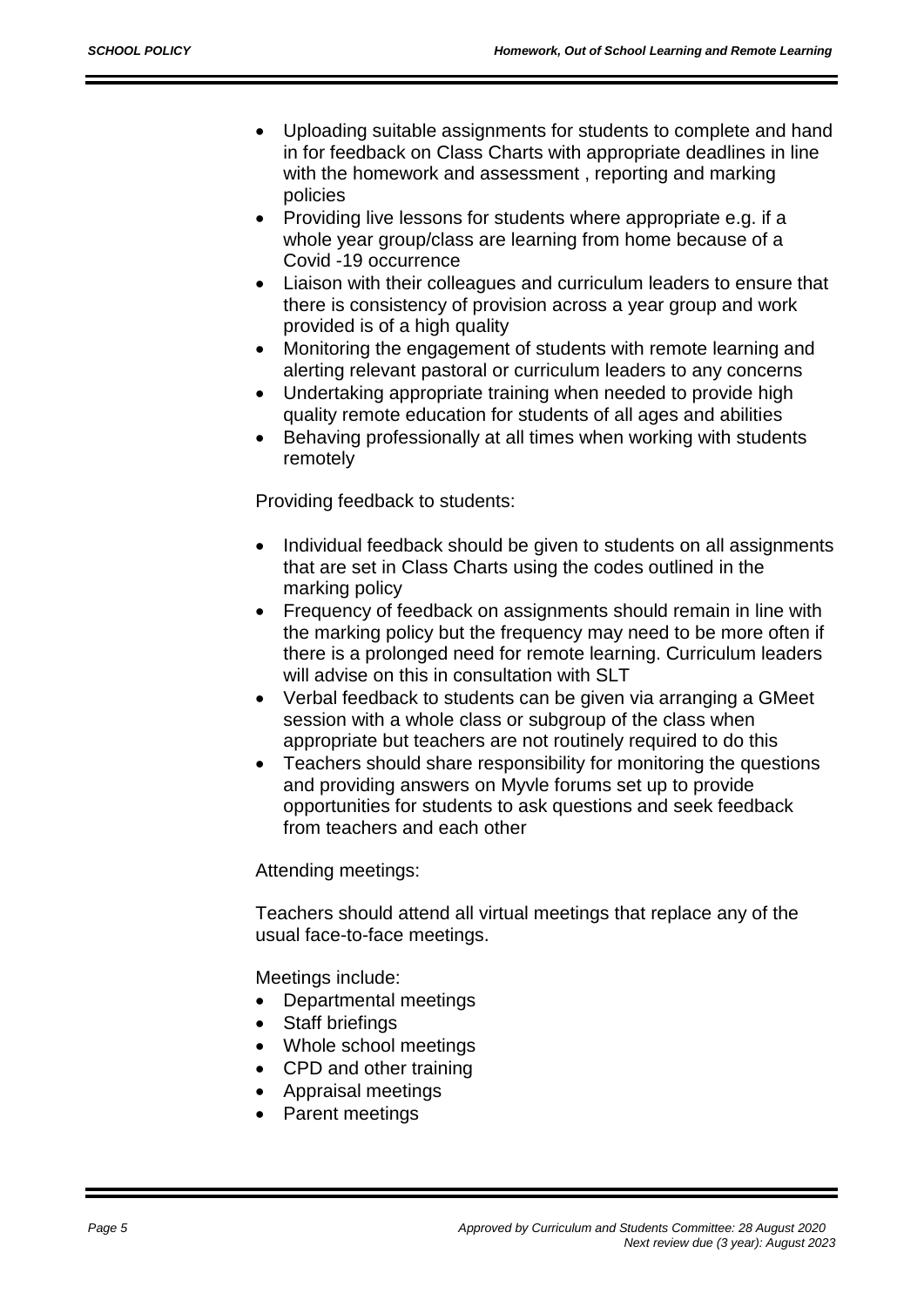### **4.2.2 Teaching Assistants**

When assisting with remote learning, teaching assistants must be available between their normal working hours.

If unable to work for any reason during this time, for example due to sickness or caring for a dependent, they should report this using the normal absence procedure.

When assisting with remote learning, teaching assistants are responsible for:

- Supporting pupils who are not in school with learning remotely in particular those with a SEND need
- Liaison with the SENCo and Assistant SENCo to ensure they provide support for the right students in the most effective ways
- Liaison with particular students and families where a student has an EHCP
- Updating Edukey with information about support provided or conversations with students and parents
- Attend virtual meetings to support the SENCo and Assistant **SENCo**
- Undertake any remote CPD that is deemed appropriate by the SENCo or Assistant SENCo
- Work with small groups or individuals who need to catch up with learning when returning to school if they have been unable to access/engage with remote learning

#### **4.2.3 Curriculum Leaders**

Curriculum leaders are expected to follow all the roles and responsibilities of a teacher identified in 2.1. In addition the curriculum leaders are responsible for:

- Considering whether any aspects of the subject curriculum need to change to accommodate remote learning
- Working with teachers teaching their subject remotely to make sure all work set is appropriate and consistent
- Ensuring that Myvle is kept up to date with appropriate learning resources and information for students
- Working with other subject leads and senior leaders to make sure work set remotely across all subjects is appropriate and consistent, and deadlines are being set an appropriate distance away from each other
- Guiding the work of teachers related to remote learning in their subject areas
- Monitoring the remote work set by teachers in their subject through regular meetings with teachers and reviewing work set on Myvle, Class Charts and other platforms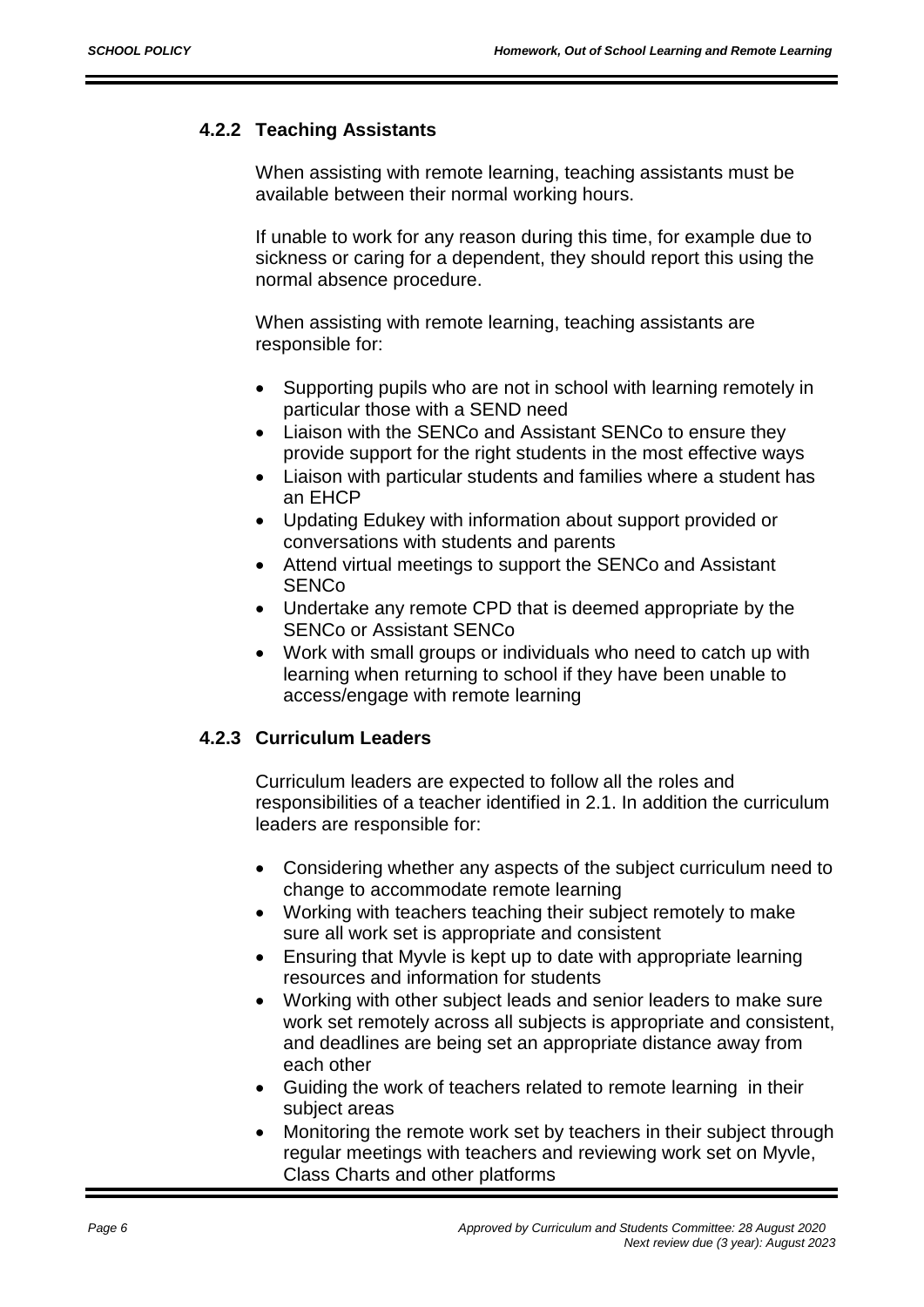- Providing guidance to teachers on effective remote learning strategies and appropriate tasks and activities
- Ensuring that remote learning across their subject specialism is effective in providing a high quality of education for all students of all abilities
- Ensuring best practice is shared amongst teachers
- Providing or sourcing appropriate training for teachers to improve expertise in remote learning

# **4.2.4 Senior Leaders**

Senior leaders are responsible for:

- Co-ordinating the remote learning approach across the school led by the Senior Assistant Headteacher
- Monitoring the effectiveness of remote learning through regular meetings with curriculum leaders, reviewing work and seeking feedback from students and parents
- Monitoring the security of remote learning systems, including data protection and safeguarding considerations led by the Deputy **Headteachers**
- Providing suitable training for staff and researching new ways to use technology effectively in conjunction with the Curriculum Leader for ICT
- Ensuring all students have equal opportunities to learn effectively including providing support with ICT needs where possible for students in receipt of pupil premium funding

# **4.2.5 Designated Safeguarding Lead (DSL)**

The DSL is responsible for:

- Reviewing safeguarding procedures to reflect remote learning best practice
- Providing guidance for staff on safeguarding when providing live and recorded remote lessons
- Ensuring all safeguarding measures are robust and followed by all staff
- Reviewing and updating the child protection policy

# **4.2.6 IT Support staff**

IT support staff are responsible for:

- Providing and maintaining efficient technology devices and software
- Helping staff and parents with any technical issues they are experiencing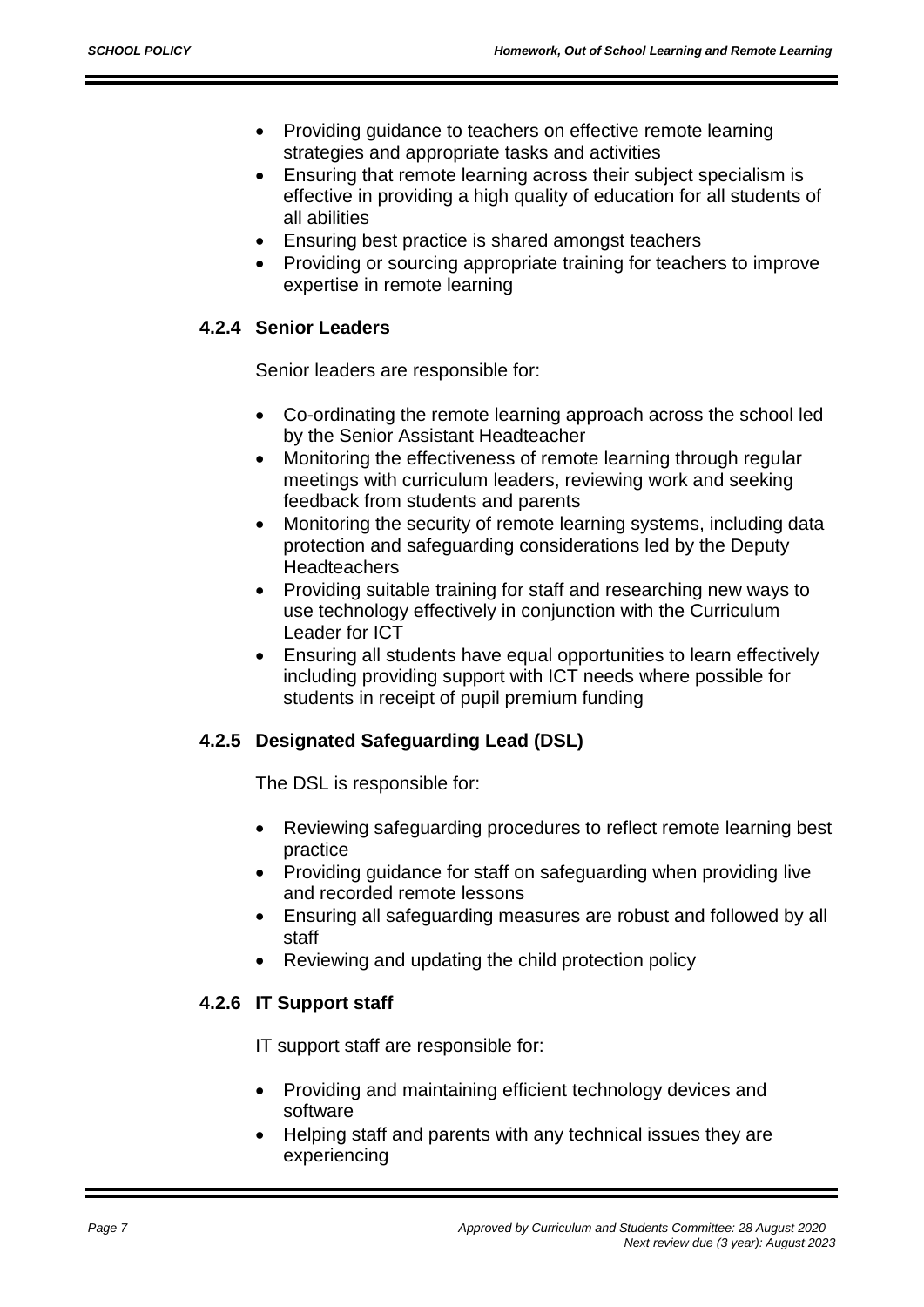:

- Monitoring all systems and flagging any data breaches to the data protection officer
- Supporting teachers as needed with delivery on online live lessons

#### **4.2.7 Pastoral Leaders, Form Tutors and Support Staff**

All pastoral staff and support staff are responsible for:

- Making contacts with students and families to check on student well-being
- Providing students and parents with support and information
- Checking on students who have not accessed remote learning and passing on concerns
- Providing paper copies or other forms of work for students who struggle to access learning online

#### **4.2.8 Students and Parents**

School expects students learning remotely to:

- Check Myvle daily during normal school hours to access learning activities and resources
- Check Class Charts daily to access announcements of remote live lessons
- Complete work to the deadline set by teachers and upload assignments to Class Charts by due dates
- Seek help if they need it via Myvle forums or live lessons
- Attend remote live lessons when provided as often as possible
- Abides by appropriate behaviour guidelines for remote live lessons
- Alert teachers if they are not able to complete work
- Use the help booklets for how to access all remote learning

School can expect parents with children learning remotely to:

- Make the school aware if their child is sick or otherwise can't complete work
- Download the Class Charts application to receive communications regarding remote learning
- Ensure their child abides by the correct behaviour routines when attending remote live lessons
- Seek help and support from the school if they need it
- Support and encourage their child in accessing remote learning
- Not interrupt or attend remote live lessons
- Be respectful when making any concerns known to staff

#### **4.2.9 Governing Body**

The Governing Body is responsible for: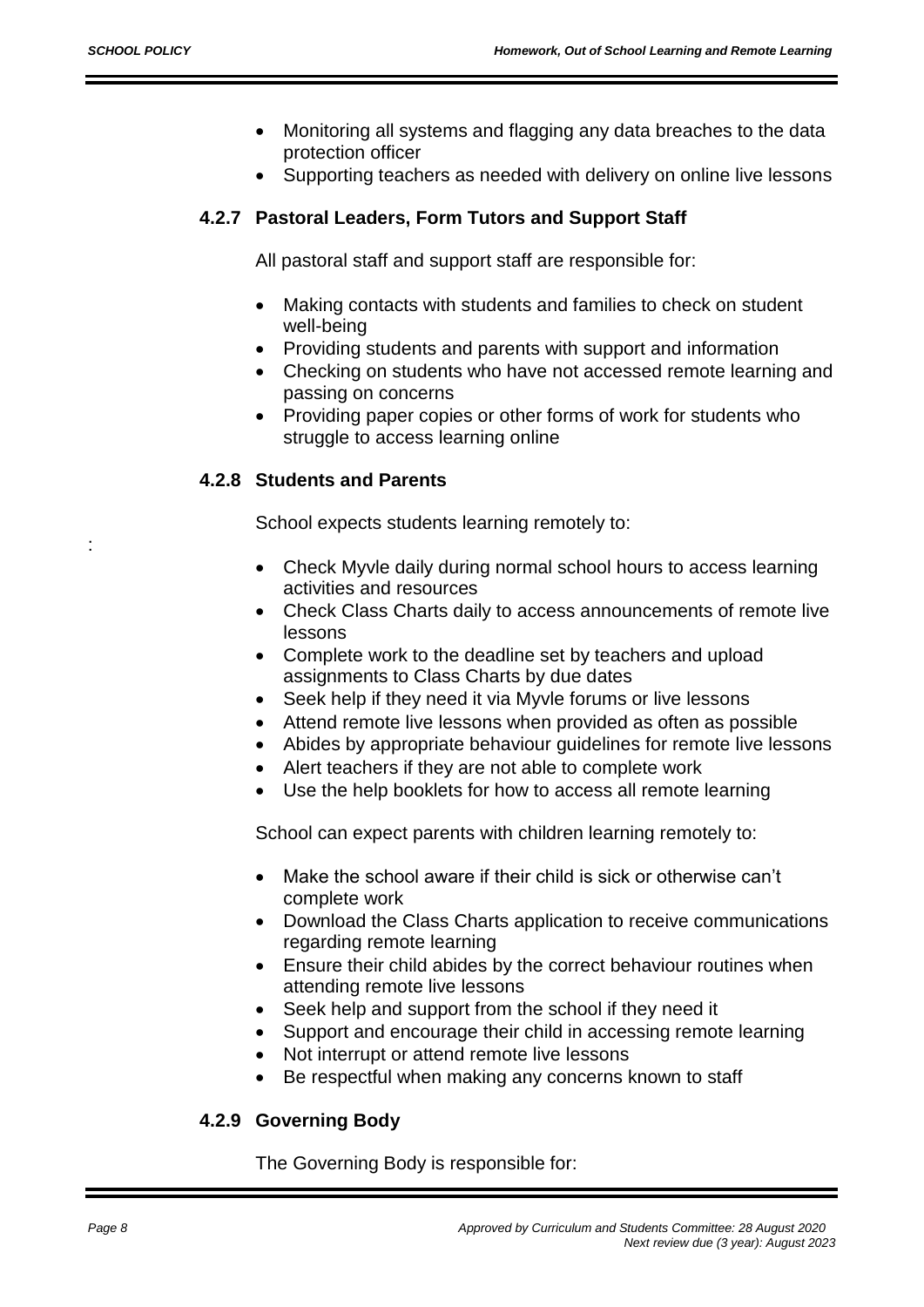- Monitoring the school's approach to providing remote learning to ensure education remains as high quality as possible
- Ensuring that staff are certain that remote learning systems are appropriately secure, for both data protection and safeguarding reasons

## **4.3 Who to contact**

If staff have any questions or concerns about remote learning, they should contact the following individuals:

- Issues in setting work talk to the curriculum leader who may refer this to the Senior Assistant Headteacher
- Issues with behaviour talk to the relevant pastoral leader
- Issues with IT talk to IT support staff and the Curriculum Leader of IT
- Issues with their own workload or wellbeing talk to their line manager
- Concerns about data protection talk to the data protection officer
- Concerns about safeguarding talk to the DSL or a Deputy DSL

#### **4.4 Data protection**

#### **4.4.1 Accessing personal data**

When accessing personal data all guidance in the school's GDPR policy must be adhered to.

#### **4.4.2 Processing personal data**

Staff members may need to collect and/or share personal data such as email addresses as part of the remote learning system. As long as the data collected is appropriate and the processing is necessary for the school's official functions, individuals will not need to give permission for this to happen.

# **4.5 Safeguarding**

Staff should conduct themselves in a professional manner at all times when providing remote learning form in school or at home and adhere to all the guidance in the child protection policy and all normal safeguarding guidelines. The following guidance should also be followed when carrying out remote live lessons:

- Wear appropriate professional dress
- Keep your background clear of personal items
- Record live lessons and store them for a minimum period of 6 weeks
- Insist all students leave the lesson before you
- Students are provided with a Gmail account which is administered by the school and they should always use this so that they are recognised as being a part of the school when attending a remote lesson.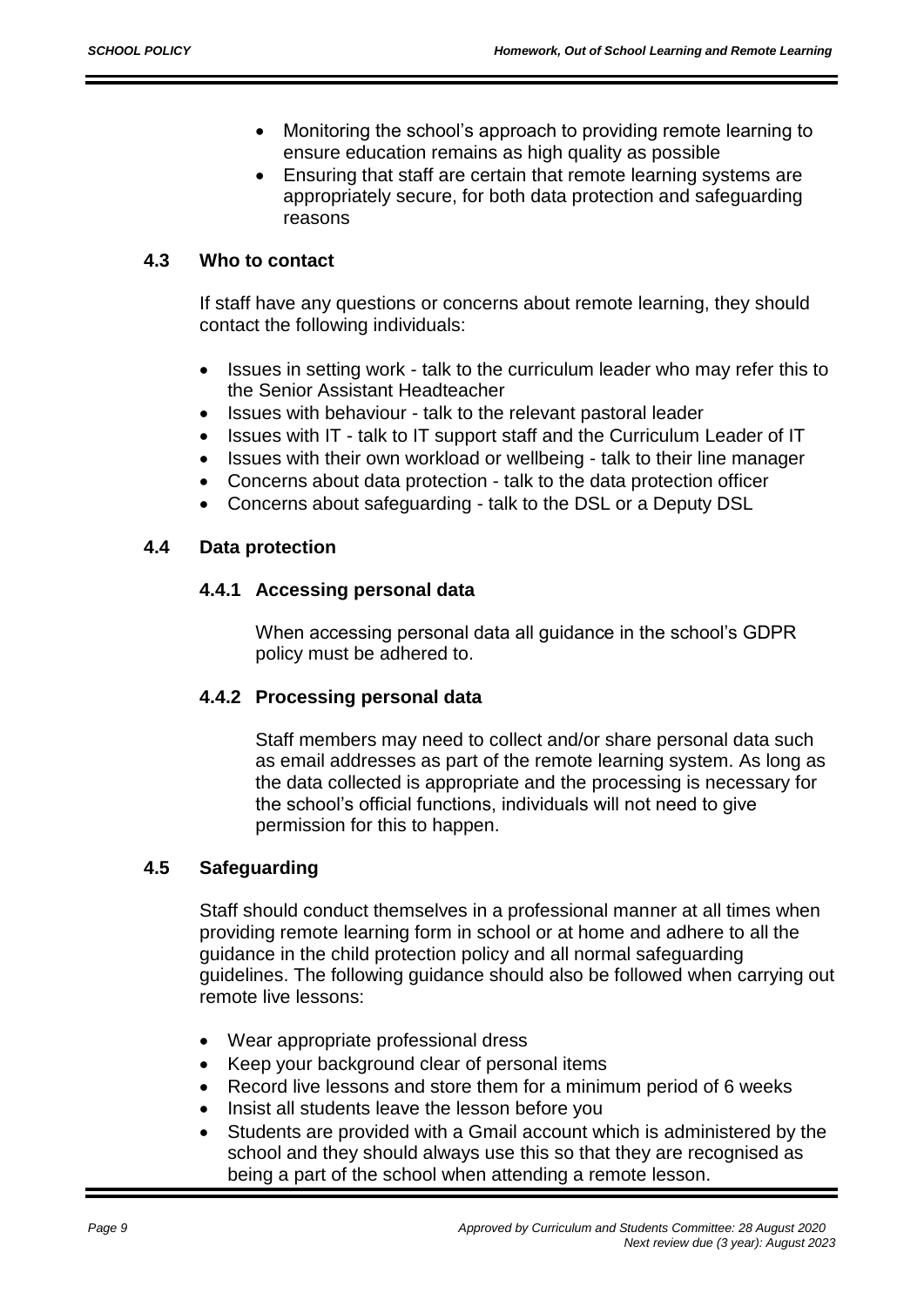• Insist any student that you do not recognise by name turns on their video to check who they are. If this is not possible then they should not be admitted into the remote session.

#### **4.6 Links with other policies**

This policy is linked to our:

- Behaviour policy
- Child protection policy and coronavirus addendum to our child protection policy
- Data protection policy and privacy notices
- Assessment, reporting and marking policy
- ICT and internet acceptable use policy
- Online safety policy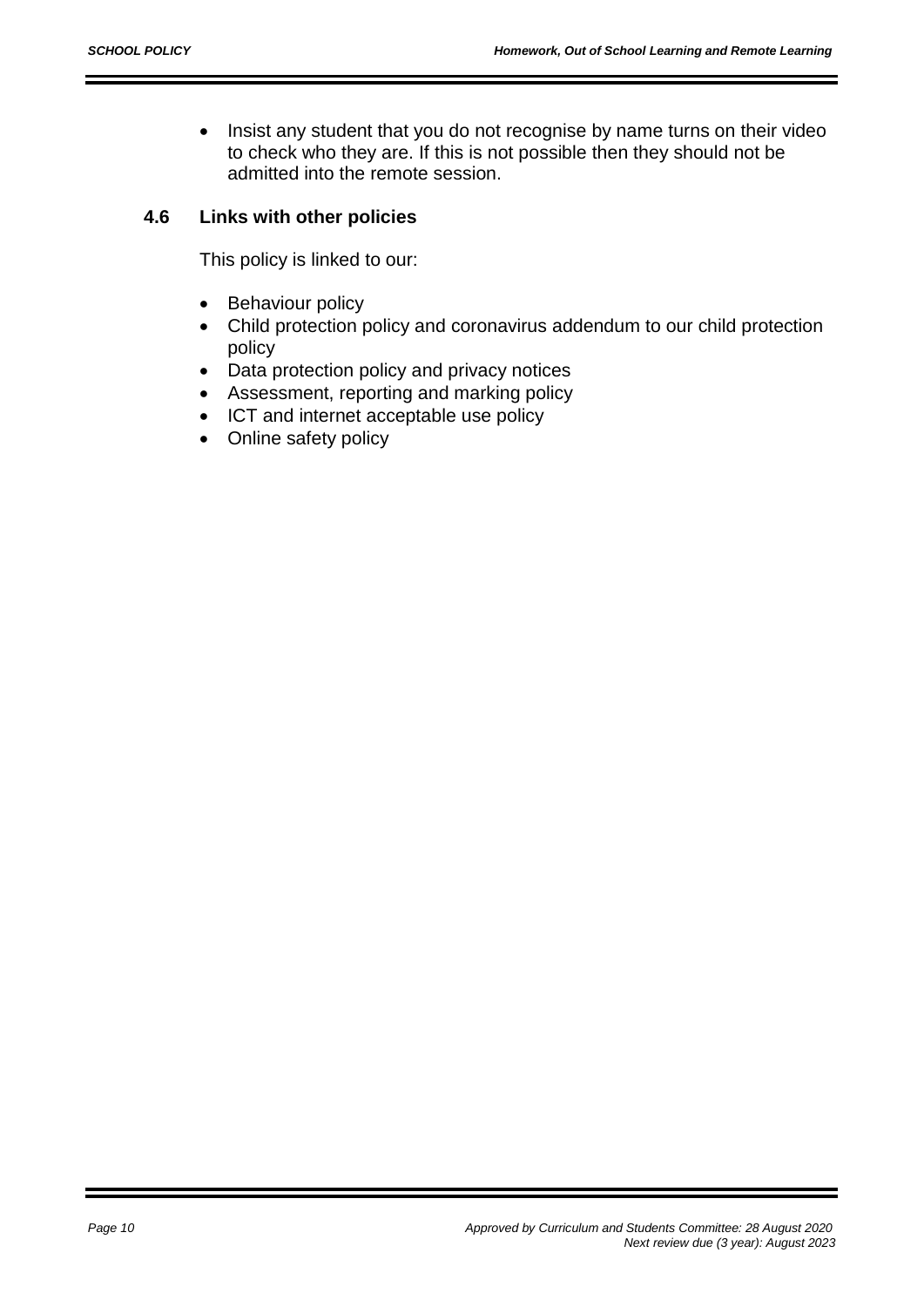#### **APPENDIX 1**

# Lady Manners School



# Remote Learning Policy for BTEC Courses

#### **Aim**

- To ensure consistency in the approach to remote learning for students who are not in school
- To ensure that the delivery meets the guidelines set by the BTEC awarding body
- To ensure that the assessment methodology is valid, reliable and does not disadvantage any group or individual learners
- To set out expectations for all members of the school community with regards to remote learning

# **In order to do this, teachers at Lady Manners School will:**

- provide remote learning in the event of a school closure between 9am and 3.35pm
- provide remote learning for a group at the times when they normally teach that group
- provide appropriate work for all their classes each day
- ensure that the amount of work provided enables students to keep learning for the same amount of time that they would if in school
- set work in a timely fashion each day so that learning can begin by 9.15am for all students
- upload suitable activities onto Myvle in the appropriate subject areas
- upload suitable BTEC assignments for students to complete and hand in for feedback on Class Charts, with appropriate deadlines in line with the homework and assessment, reporting and marking policies and in line with BTEC awarding body requirements
- ensure that BTEC assignment briefs are appropriate for remote learning environments
- ensure that students have access to any necessary technology required for a BTEC assignment
- ensure that BTEC assignment briefs are delivered in person via a live lesson
- provide live lessons for students where appropriate e.g. if a whole year group/class is learning from home because of a COVID-19 occurrence
- ensure there is a mechanism for students to ask questions about their work through the facility on Class Charts or in the chat section on GoogleMeet
- liaise with their colleagues, curriculum leaders and the Lead Internal Verifier to ensure that there is consistency of provision across a year group and work provided is of a high quality
- monitor the engagement of students with remote learning and alert relevant pastoral or curriculum leaders to any concerns
- undertake appropriate training when needed to provide high quality remote education for students of all ages and abilities